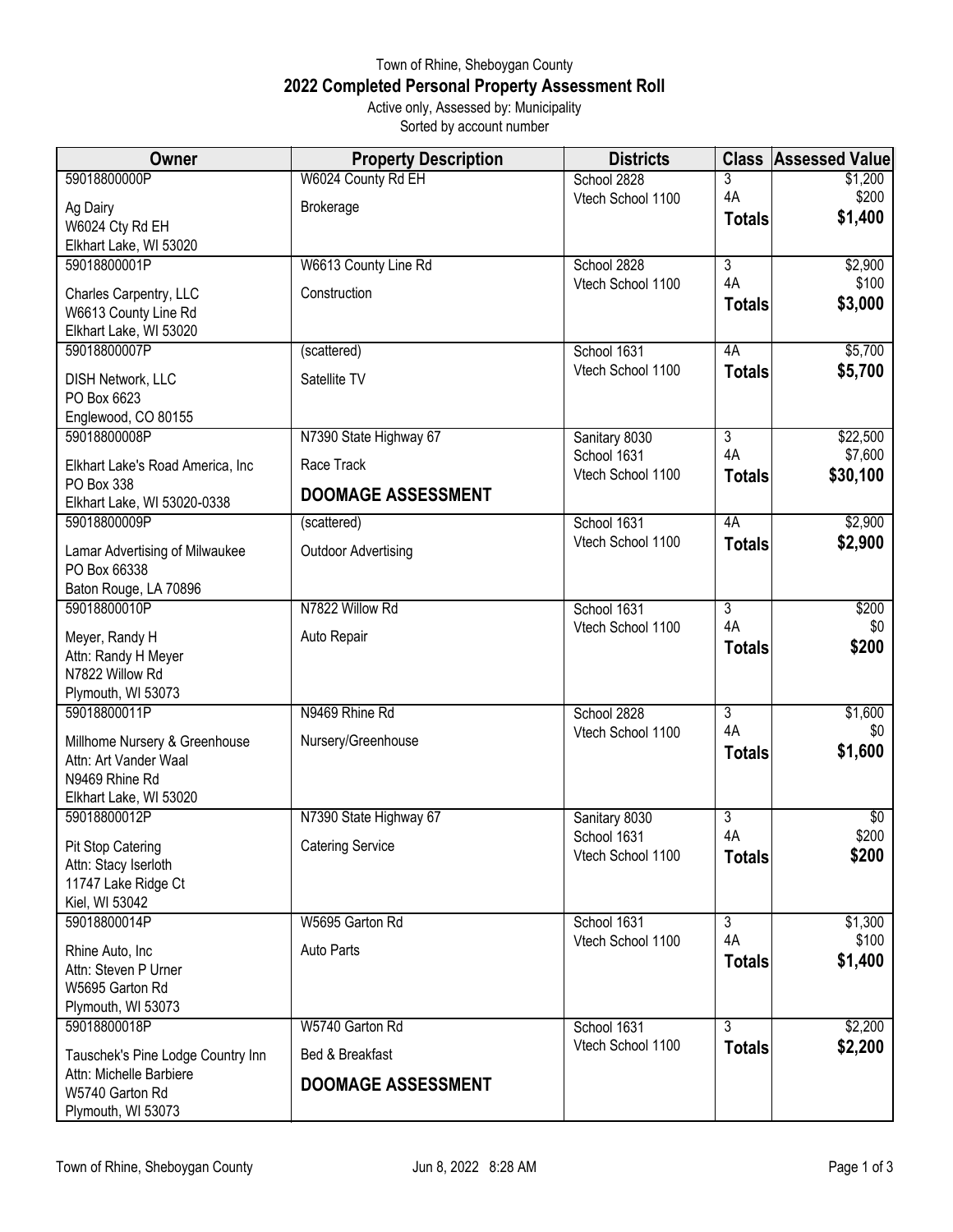| Owner                                               | <b>Property Description</b> | <b>Districts</b>                 | <b>Class</b>   | <b>Assessed Value</b> |
|-----------------------------------------------------|-----------------------------|----------------------------------|----------------|-----------------------|
| 59018800019P                                        | N8364 County Rd J           | School 1631                      | 3              | \$3,200               |
| Theel Auto, Inc                                     | Auto Body Repair/Sales      | Vtech School 1100                | 4A             | \$100<br>\$3,300      |
| N8364 County Rd J                                   |                             |                                  | <b>Totals</b>  |                       |
| Elkhart Lake, WI 53020<br>59018800023P              | (scattered)                 | School 1631                      | $\overline{3}$ | \$100                 |
|                                                     |                             | Vtech School 1100                | <b>Totals</b>  | \$100                 |
| ADT, LLC                                            | Leasing                     |                                  |                |                       |
| Attn: Prop Tax Dept<br>PO Box 54767                 |                             |                                  |                |                       |
| Lexington, KY 40555                                 |                             |                                  |                |                       |
| 59018800029P                                        | W6024 County Rd EH          | School 2828                      | 3              | \$400                 |
| Pitney Bowes Global Financial Svcs, LL              | Leasing                     | Vtech School 1100                | <b>Totals</b>  | \$400                 |
| Westshore Corporate Center                          |                             |                                  |                |                       |
| 600 N Westshore Blvd Ste 810                        |                             |                                  |                |                       |
| Tampa, FL 33609                                     |                             |                                  |                |                       |
| 59018800031P                                        | N7390 State Highway 67      | Sanitary 8030<br>School 1631     | $\overline{3}$ | \$500                 |
| GreatAmerica Financial Services Corp                | Leasing                     | Vtech School 1100                | <b>Totals</b>  | \$500                 |
| 625 First St SE                                     |                             |                                  |                |                       |
| Cedar Rapids, IA 52401<br>59018800034P              | (scattered)                 | School 1631                      | 3              | \$5,200               |
|                                                     |                             | Vtech School 1100                | <b>Totals</b>  | \$5,200               |
| DirecTV, LLC                                        | Satellite TV                |                                  |                |                       |
| PO Box 2789<br>Addison, TX 75001                    |                             |                                  |                |                       |
| 59018800035P                                        | N8364 State Highway 67      | School 1631                      | 4A             | \$39,600              |
|                                                     | Tower                       | Vtech School 1100                | <b>Totals</b>  | \$39,600              |
| SpectraSite Communications, Inc WI<br>PO Box 723597 |                             |                                  |                |                       |
| Atlanta, GA 31139-0431                              |                             |                                  |                |                       |
| 59018800037P                                        | N8429 State Highway 57      | School 1631                      | 4A             | \$26,900              |
| SpectraSite Communications, Inc WI                  | Tower                       | Vtech School 1100                | <b>Totals</b>  | \$26,900              |
| PO Box 723597                                       |                             |                                  |                |                       |
| Atlanta, GA 31139-0431                              |                             |                                  |                |                       |
| 59018800038P                                        | N7454 Summit Rd             | Sanitary 7030                    | 3              | \$2,300               |
| Rumors of Angels, LLC                               | Bar/Restaraunt              | School 1631<br>Vtech School 1100 | <b>Totals</b>  | \$2,300               |
| d.b.a. Rumors Roadhouse                             | <b>DOOMAGE ASSESSMENT</b>   |                                  |                |                       |
| Attn: Jeanette Scott<br>N7454 Summit Rd             |                             |                                  |                |                       |
| Plymouth, WI 53073-2752                             |                             |                                  |                |                       |
| 59018800040P                                        | W5186 County Rd MM          | School 1631                      | 3              | \$3,500               |
| Praxair Distribution, Inc.                          | Leasing                     | Vtech School 1100                | <b>Totals</b>  | \$3,500               |
| Attn: Tax Dept                                      |                             |                                  |                |                       |
| 10 Riverview Dr                                     | <b>DOOMAGE ASSESSMENT</b>   |                                  |                |                       |
| Danbury, CT 06810                                   |                             |                                  |                |                       |
| 59018800041P                                        | N8350 County Rd J           | School 1631                      | 3              | \$6,200               |
| Three Guys & A Pizza Pie                            | Restaurant                  | Vtech School 1100                | 4A             | \$16,900<br>\$23,100  |
| Attn: Scott McMurray                                | <b>DOOMAGE ASSESSMENT</b>   |                                  | <b>Totals</b>  |                       |
| N8350 Cty Rd J                                      |                             |                                  |                |                       |
| Elkhart Lake, WI 53020<br>59018800042P              | 7731 County Rd A&J          | Sanitary 7020                    | $\overline{3}$ | \$1,000               |
|                                                     |                             | School 1631                      | 4A             | \$2,000               |
| Sippel Racin'<br>7731 County Rd A&J                 |                             | Vtech School 1100                | <b>Totals</b>  | \$3,000               |
| Elkhart Lake, WI 53020                              | <b>DOOMAGE ASSESSMENT</b>   |                                  |                |                       |